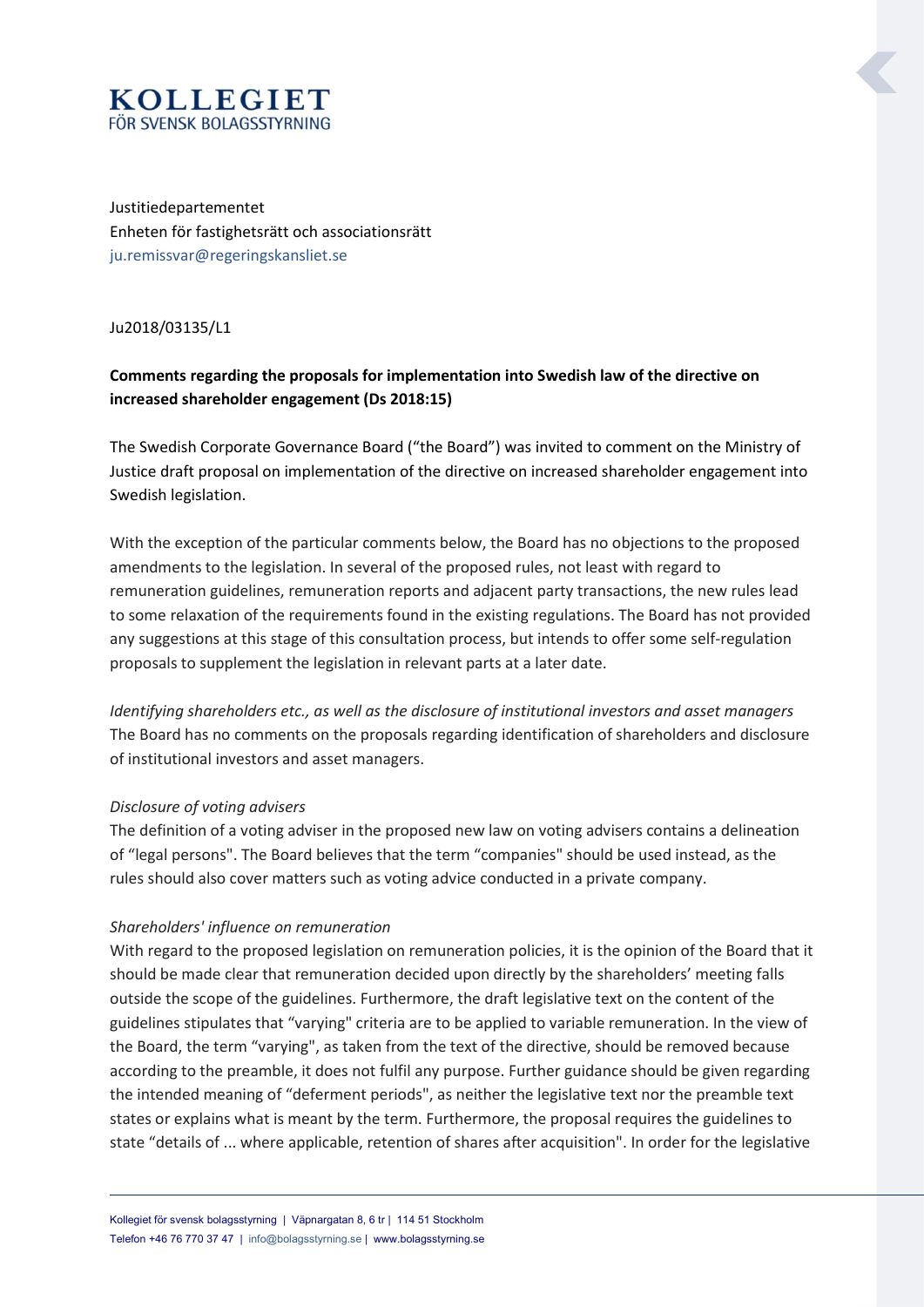### **KOLLEGIET** FÖR SVENSK BOLAGSSTYRNING

text to be understood, the term "requirement" should be added, i.e. "details of ... where applicable, requirement of retention of shares after acquisition".

Regarding the frequency of the shareholders' meeting's adoption of guidelines for remuneration to senior executives, it is the opinion of the Board that the minimum requirement of every four years, as stated in the directive, is sufficient in order to avoid burdening the administration of the company unnecessarily.

Regarding the proposed legislation on the separate remuneration report that is to be produced, it should be noted at the outset that the Board feels that it would be appropriate if the remuneration note in the annual report could be accepted as constituting a remuneration report or that the remuneration report could form part of the annual report, and the Board therefore would therefore like this issue to be given specific consideration in the continued work with the proposed legislation. Furthermore, the draft legislative text concerning the content of the report stipulates that "information on how the performance criteria have been applied" is to be provided. In the opinion of the Board, the term "performance criteria" should be replaced by "the criteria for variable remuneration.

The proposed new Chapter 7. Section 62a of the Companies Act states that the documents are to be provided "free of charge" on the company's website. In the opinion of the Board, the words "free of charge" should be deleted in order to avoid the risk of misunderstanding. (Compare with the other provisions in the Act regarding shareholders' meeting documentation to be provided by the company, where no reference to charges is made.)

### Significant transactions with adjacent parties

The rules that apply to a wholly owned Swedish subsidiary conducting a transaction with a sister company are unclear. Even though a sister company is an adjacent party, the exemption in the final paragraph of Section 2 of the Companies Act applies only to transactions between the listed company and its subsidiaries. It should be made clear that a transaction between sister companies is covered by the exemption. Apart from this, the Board has no comments on the proposal regarding transactions between adjacent parties.

### The "Leo rules"

The Board supports the proposed amendments to the "Leo Rules", with the exception of the proposed change to the majority requirement from nine tenths to two thirds of the shares and votes represented at the shareholders' meeting. Although the Board largely agrees with the arguments put forward for a change to the majority requirement, there are risks associated with such a change which it is felt give even greater weight to the argument to move in another direction. A change to the strong minority protection provided by the "Leo Rules" could jeopardise the legitimacy of our corporate governance model, where strong ownership influence is balanced by the robust protection of minority shareholders. The Board has therefore opted not to support the proposal to amend the majority requirement, while supporting the other parts of the proposal.